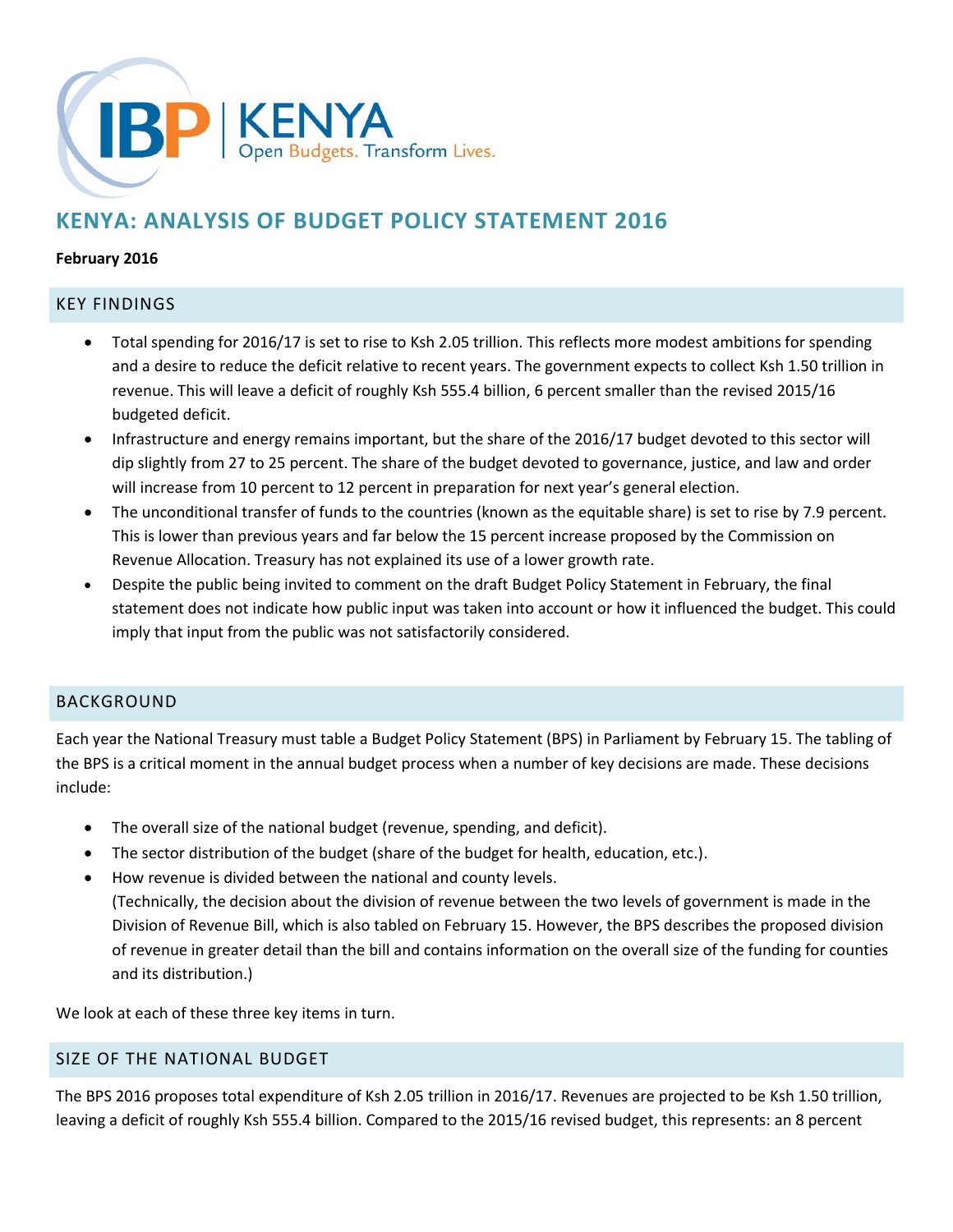increase in expenditure; a 14 percent increase in revenue; and a 6 percent decrease in the deficit from the current year (2015/16).

Table 1 below compares these figures to those of previous years. The small increase in expenditure in 2016/17 is mainly driven by rising debt repayments (up 14 percent) and increased funding for counties (equitable share up by 8 percent).<sup>1</sup>

At the ministry level, we do not have a revised budget. We compare ministry allocations to the original 2015/16 budget. Allocations to ministries, departments and agencies (MDAs) in 2016/17 have decreased by just over one percent. This differs slightly with the draft BPS (released for public comment at the end of January), which had allocations to MDAs increasing slightly (by 0.2 percent) between the two years.

| Year    | <b>Expenditure Growth</b> | <b>Revenue Growth</b> | <b>Deficit Growth</b> |
|---------|---------------------------|-----------------------|-----------------------|
| 2013/14 | 15%                       | 12%                   | 23%                   |
| 2014/15 | 26%                       | 14%                   | 63%                   |
| 2015/16 | 16%                       | 19%                   | 11%                   |
| 2016/17 | 8%                        | 14%                   | $-6%$                 |

#### **Table 1: Growth in Total Budget, 2013/14 to 2016/17**

<u>.</u>

Source: Author calculations based on 2016 BPS Annex Table 2; changes are based on actual figures in 2012/13, actuals from 2013/14, preliminary actual figures from 2014/15, revised figures for 2015/16 and proposed figures for 2016/17.

Table 1 indicates a significant slowdown in proposed expenditure growth in 2016/17 compared to the current and previous years and relative to proposed revenue growth. This is leading to a decline in the deficit compared to the double digit increase in recent years. As a share of GDP, the deficit (excluding grants) is declining from 9.2 percent to 7.7 percent. Even as the government expects economic growth to pick up to 6.1 percent in 2016/17, there is a modest attempt to reduce the rate of growth of public spending.

The BPS 2016 is missing key performance information that is normally included in a comprehensive table, including a comparison of revenue and expenditure performance during the first 6 months of this budget year (FY 2015/16) against target. Performance information is critical to making decisions about the future and assessing whether revenue and expenditure targets are realistic and this information should be restored. The narrative does give some basic details about revenue and expenditure performance, but lacks full information on half-year targets for comparison. In several instances, the BPS 2016 indicates that a target was missed and how much it was missed by, but fails to say the target amount, the actual amount, or the percentage gap between the targets and the actuals.

To fill in these gaps on the revenue side, we looked at actual revenue performance using gazette notices produced at the end of each half year. There were indeed challenges affecting cash flow in 2015/16, as Treasury acknowledges in the BPS 2016. But the rate of collection for the half year was quite similar to that of recent years (43 percent versus an average of 44 percent between 2011/12 and 2014/15). Over the same period, the full year collections have been 95 percent on average, suggesting that collecting just over 40 percent in the first half of the year leads to good annual performance. Given this, 2015/16 performance looks fairly average with respect to budget.

Another way to look at revenue growth is to compare actual collections in the first half of 2014/15 to that in the first half of 2015/16. The growth in actual revenue collections at the half year in 2015/16 is only 11 percent over that collected at

<sup>&</sup>lt;sup>1</sup> The BPS has several figures for the size of the county transfer in different places. Annex 2 has a county allocation figure that is different from what was approved in the Division of Revenue Act 2015. Table 5.5 has the correct figure. It is not clear why there are two different county allocation figures in the tabled BPS.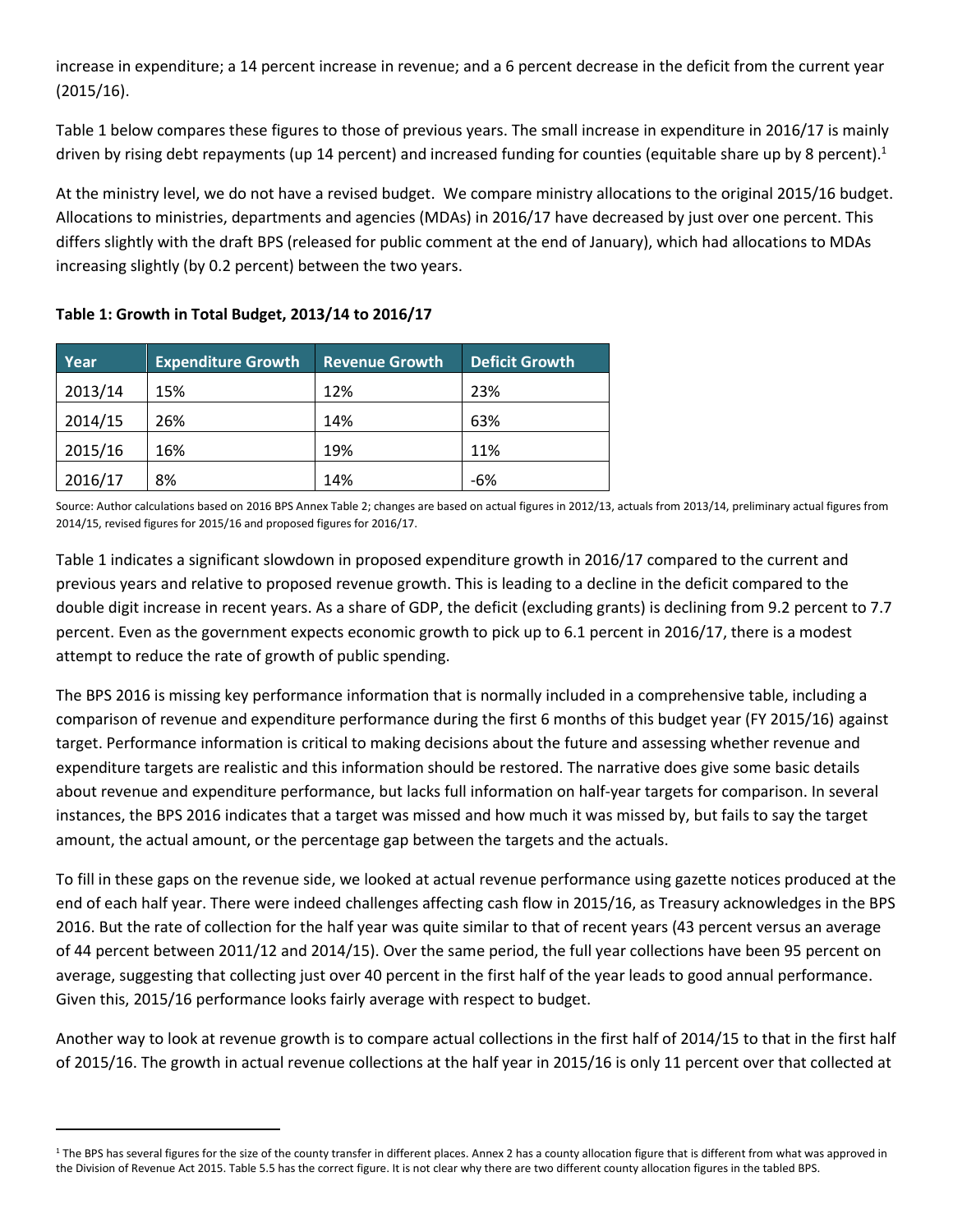the half year in 2014/15, which is lower than the average half-year growth rate for the last three years (16 percent). In this sense, performance in 2015/16 is weaker than in recent years, though 11 percent revenue growth is still robust.

#### SECTOR DISTRIBUTION OF THE NATIONAL BUDGET

Table 2 below shows the absolute allocations to all sectors and their percentage shares of the overall budget over a period of two years.

#### **Table 2: Major Changes in Sector Shares, 2015/16 and 2016/17**

| Sector                                                               | <b>Printed</b><br><b>Estimates</b><br>2015/16 | <b>BPS</b><br><b>Ceilings</b><br>2016/17 | <b>Sector % Share</b><br>of Total<br><b>Expenditure</b><br>2015/16 | <b>Sector % Share of</b><br><b>Total Expenditure</b><br>2016/17 | % Point Change<br>between<br>2015/16 and<br>2016/17 |
|----------------------------------------------------------------------|-----------------------------------------------|------------------------------------------|--------------------------------------------------------------------|-----------------------------------------------------------------|-----------------------------------------------------|
| Agriculture, Rural & Urban<br>Development                            | 80                                            | 64                                       | 5.3%                                                               | 4.3%                                                            | $-1.0%$                                             |
| Energy, Infrastructure & ICT                                         | 405                                           | 368                                      | 26.9%                                                              | 24.7%                                                           | $-2.2%$                                             |
| General, Economic &<br><b>Commercial Affairs</b>                     | 21                                            | 15                                       | 1.4%                                                               | 1.0%                                                            | $-0.4%$                                             |
| Health                                                               | 59                                            | 60                                       | 3.9%                                                               | 4.0%                                                            | 0.1%                                                |
| Education                                                            | 336                                           | 342                                      | 22.3%                                                              | 23.0%                                                           | 0.7%                                                |
| Governance, Justice, Law &<br>Order                                  | 154                                           | 183                                      | 10.2%                                                              | 12.3%                                                           | 2.0%                                                |
| <b>Public Administration &amp;</b><br><b>International Relations</b> | 243                                           | 233                                      | 16.2%                                                              | 15.6%                                                           | $-0.5%$                                             |
| <b>National Security</b>                                             | 113                                           | 121                                      | 7.5%                                                               | 8.1%                                                            | 0.6%                                                |
| Social Protection, Culture &<br>Recreation                           | 31                                            | 30                                       | 2.1%                                                               | 2.0%                                                            | $-0.1%$                                             |
| <b>Environment Protection, Water</b><br>& Natural Resources          | 63                                            | 75                                       | 4.2%                                                               | 5.0%                                                            | 0.8%                                                |
| <b>Total</b>                                                         | 1,505                                         | 1,490                                    | 100.0%                                                             | 100.0%                                                          |                                                     |
| <b>Total Rec. Gross</b>                                              | 784                                           | 833                                      | 52.1%                                                              | 55.9%                                                           | 3.8%                                                |
| <b>Total Dev. Gross</b>                                              | 721                                           | 657                                      | 47.9%                                                              | 44.1%                                                           | $-3.8%$                                             |

Source: BPS 2016, Table 4.2

This table shows two key changes in the proposed ceilings compared to the trends in 2015/16. First the share of the budget allocated for the energy/infrastructure sector will decrease by 2 percentage points, from 27 to 25 percent of the total budget in 2016/17. This sector is large and capital-intensive, so a small reduction in its share of the budget is one reason why development expenditure as a share of the total budget is decreasing. Despite the reduction, the BPS 2016 still demonstrates that expenditure on infrastructure continues to receive substantial resources over the medium term.

The second key priority shift is in the governance, justice, and law and order sectors, which have increased their share of the total budget from 10 to 12 percent. This is mainly driven by a significant increase (352 percent) in the allocation to the Independent Electoral and Boundaries Commission (IEBC) to prepare for the general elections in 2017. This is even higher than the 239 percent increase that was proposed in the draft BPS.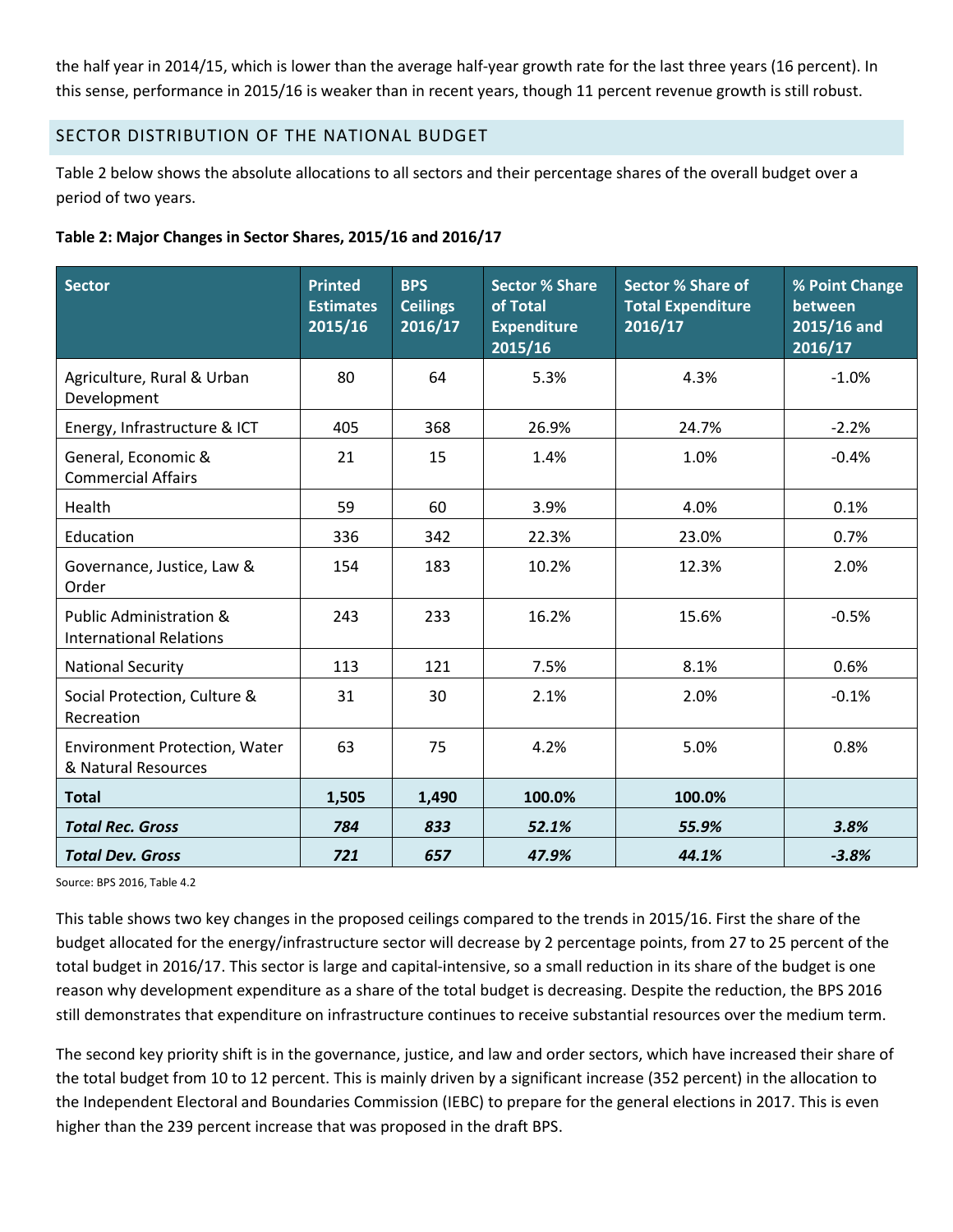The other changes in the distribution of the budget are smaller. For example, there are small but important increases for the national security, environment, water and natural resources, and education sectors.

The government has not provided a clear justification for these changes. The narrative identifies education, health, and social protection as priority areas. It is true that, taken together, the social sector has a larger share of the budget (29 percent) than infrastructure this year, which is a shift from last year. However, this masks the fact that the share of the budget for social protection is actually declining from 2.1 to 2.0 percent. Moreover, the changing relative shares of these and other sectors are not explained in the BPS 2016.

# FUNDING FOR COUNTIES

The BPS 2016 proposes increasing the unconditional transfer to counties, known as the equitable share, from Ksh 259.8 billion to 280.3 billion in 2016/17. This primarily reflects an "agreed revenue growth factor" of roughly 7.9 percent, which is slightly lower than the growth factor of 9.85 percent in the draft BPS (and lower than last year's 10.41 percent). This adjustment is also significantly lower than that used by the Commission on Revenue Allocation (CRA), which proposes a revenue growth factor of 15 percent in 2016/17 based on a three year average.<sup>2</sup> Treasury does not explain the source of its revenue growth factor or why it differs with CRA.

The total proposed funding for counties for 2016/17, combining the equitable share with conditional grants and in-kind support from national programs, is Ksh 302.2 billion. This is up from Ksh 287 billion this year. Normally, we would not include the so-called conditional allocations in this figure because these are funds that consist mainly of donor funds that are spent in counties by the national government and are not actually passed to county governments. If we remove these, then the comparison is 276.3 billion last year, and 298.3 this year, an increase of Ksh 22 billion.

This increase is mainly due to the increase in the equitable share. The National Treasury proposes maintaining all the conditional grants transferred to counties in 2015/16, with small increases for Level 5 hospitals and the road maintenance grant and a small decrease for maternal health. The reduction in the free maternity grant is surprising, given that this is a flagship program. Treasury also proposes a small additional grant (Ksh 200 million) to improve emergency services in Tana River and Lamu Counties due to their proximity to Somalia and terror attacks in the region. It is not clear why other areas affected by insecurity are not included in this grant.

CRA recommended an allocation for counties of Ksh 378 billion, Ksh 76 billion higher than Treasury's recommendation in the BPS 2016. There is also a significant difference in the number of conditional grants and their allocation. CRA proposes five new grants, while Treasury has only added one (the new emergency services grant). This brings CRA's allocation for conditional grants to Ksh 46 billion, Ksh 24 billion higher than Treasury's allocation. Although Treasury would have seen the CRA recommendations before preparing the BPS 2016, there is no attempt to explain divergences between the two in the BPS.

The BPS 2015 did not give the criteria for distributing conditional grants and this oversight persists in 2016. The distribution of funds across counties should respond to equity concerns and different needs across the country, and the BPS should contain an explanation of distributional criteria and a justification for the same.

## PUBLIC PARTICIPATION

-

The Treasury invited the general public to comment on the draft BPS in early February 2016. The final BPS 2016 should show how public input led to revisions between the draft and final documents. While some information on the public's comments is contained in an annex in the final BPS 2016, this annex does not provide much guidance on how key

<sup>2</sup> Se[e http://www.crakenya.org/wp-content/uploads/2016/01/RECOMMENDATION-ON-THE-SHARING-OF-REVENUE-FY-2016-2017.pdf](http://www.crakenya.org/wp-content/uploads/2016/01/RECOMMENDATION-ON-THE-SHARING-OF-REVENUE-FY-2016-2017.pdf)